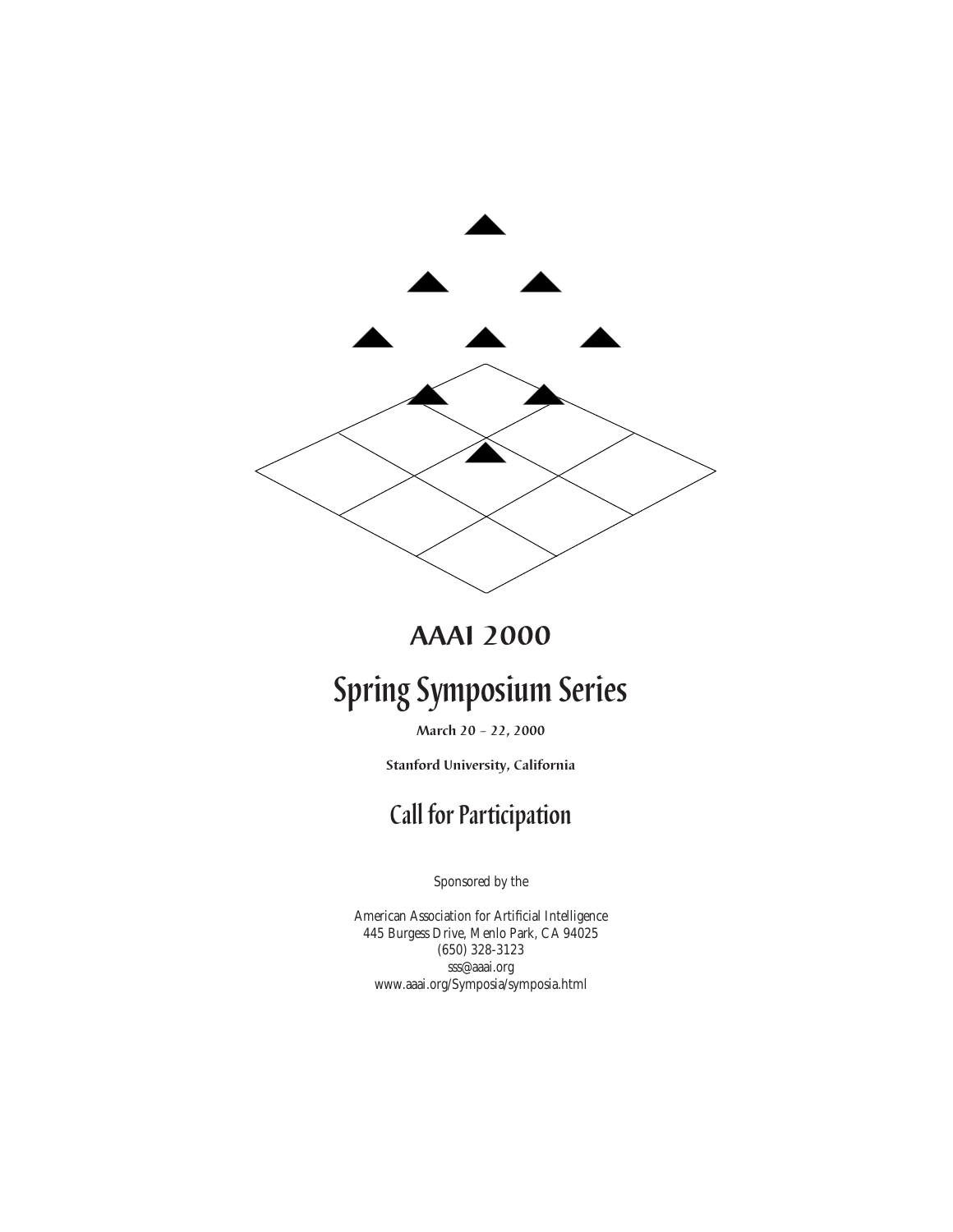The American Association for Artificial Intelligence, in cooperation with Stanford University's Computer Science Department, is pleased to present its 2000 Spring Symposium Series, to be held Monday through Wednesday, March 20-22, 2000 at Stanford University, Stanford, California*.* The topics of the six symposia in this symposium series are:

- Adaptive User Interfaces
- Artificial Intelligence and Interactive Entertainment
- Bringing Knowledge to Business Processes
- My Dinner with R2D2: Natural Dialogues with Practical Robotic Devices
- Real-Time Autonomous Systems
- Smart Graphics

An informal reception will be held on Monday, March 20. A general plenary session, in which the highlights of each symposium will be presented, will be held on Tuesday, March 21.

Symposia will be limited to between forty and sixty participants. Each participant will be expected to attend a single symposium. Working notes will be prepared and distributed to participants in each symposium. In addition to invited participants, a limited number of interested parties will be able to register in each symposium on a first-come, first-served basis. Registration information will be available December 15, 1999. To obtain registration information, write to:

■ AAAI Spring Symposium Series

445 Burgess Drive Menlo Park, CA 94025-3442 Voice: 650-328-3123 Fax: 650-321-4457 sss@aaai.org www.aaai.org/Symposia/symposia.html

#### **Submission Dates**

- Submissions for the symposia are due on October 8, 1999.
- Notification of acceptance will be given by November 5, 1999.
- Material to be included in the working notes of the symposium must be received by January 14, 2000.

Please see the individual symposium descriptions for specific submission requirements.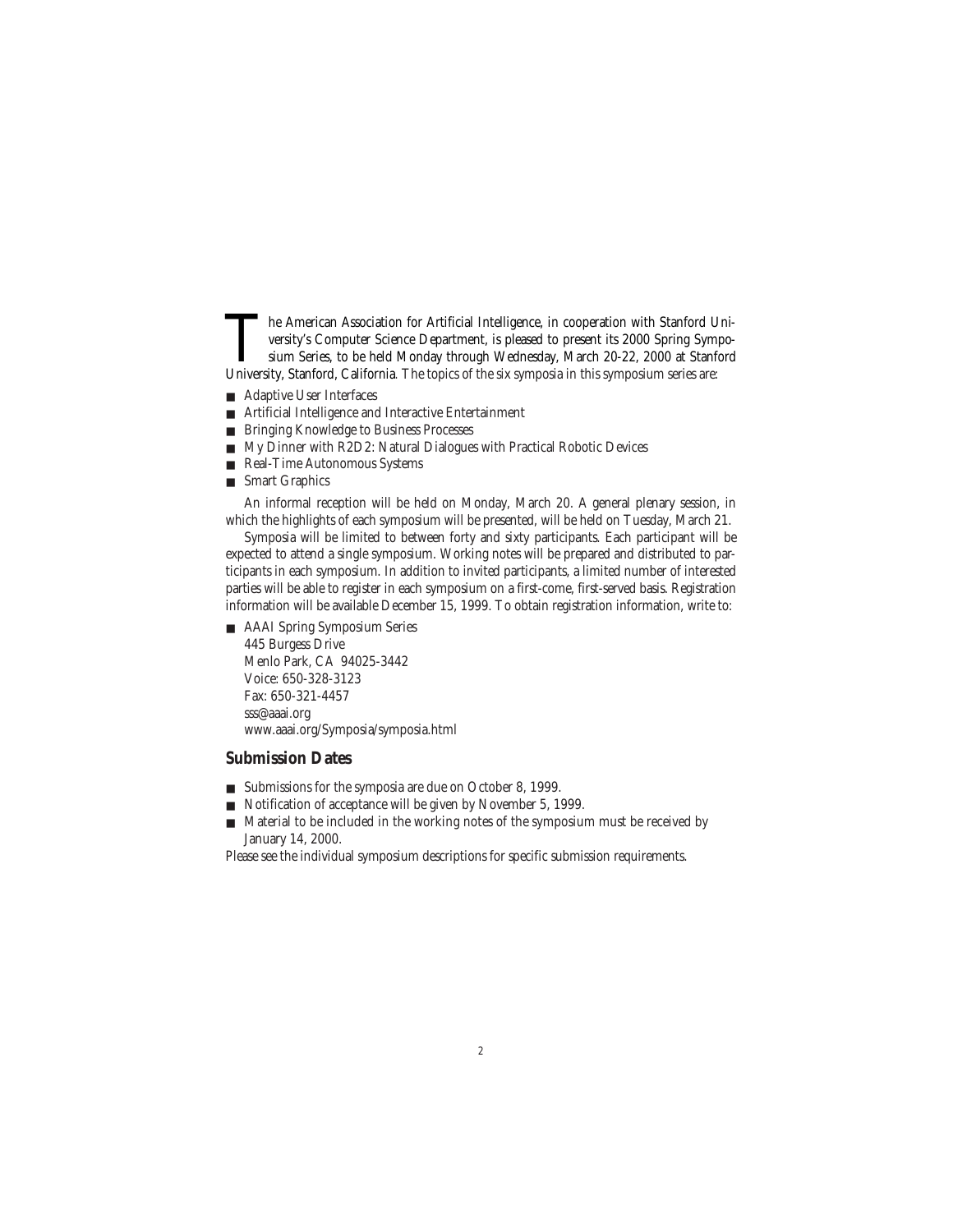

AS COMPUTERS BECOME MORE ACCESSIBLE, the problem of designing effective user interfaces becomes more severe. Many new users expect interacting with a computer to be as natural and intuitive as interacting with a person, but current interfaces are artificial and constraining. One particular weakness with most interfaces is their static nature. Programmers create these interfaces to interact identically with all users and for a range of tasks, without considering differences in knowledge, preferences, and purpose. At best, some interfaces allow limited customization by explicitly setting preferences and options.

A new cross-disciplinary approach has emerged in recent years from researchers in human-computer interaction, information extraction, machine learning, and other fields. In this approach, a system takes advantage of feedback from its user or the environment to *adapt* its performance. This adaptation can take a number of forms. Some examples include presenting different information to the user, altering the presentation order, changing the level of interaction, or describing information differently. Feedback is generally unobtrusive, with the goal of making the interface more effective without the burden of explicitly configuring the system. A popular approach is to model facets of the system's functionality with parameters, such as a user, task, or world model. An adaptive component estimates parameter values from feedback, and a performance component uses these values to control the information presented.

This symposium will invite researchers from relevant fields to meet and discuss common issues and problems. We are particularly interested in complete working systems, and encourage participants to demonstrate their systems.

#### **Submissions**

Potential participants should submit a concise 1–2 page abstract of their work in the area. The abstract should briefly describe their specific problem, their formulation of the problem into a well-defined computable task (including a description of models used, if any), their method of obtaining feedback to adapt the system, how different kinds of feedback affect system performance, and experimental results or project status. Electronic submission is preferred.

E-mail submissions to Seth Rogers (rogers@rtna.daimlerchrysler.com) in PostScript or PDF format.

For more information, see the symposium web page at www.isle.org/~aui.

#### **Organizing Committee**

Seth Rogers (Cochair), DaimlerChrysler Research and Technology Center North America; Wayne Iba (Cochair), Institute for the Study of Learning and Expertise; Mathias Bauer, German Research Center for Artificial Intelligence; Pat Langley, Stanford University (CSLI); Christopher A. Miller, Honeywell Technology Center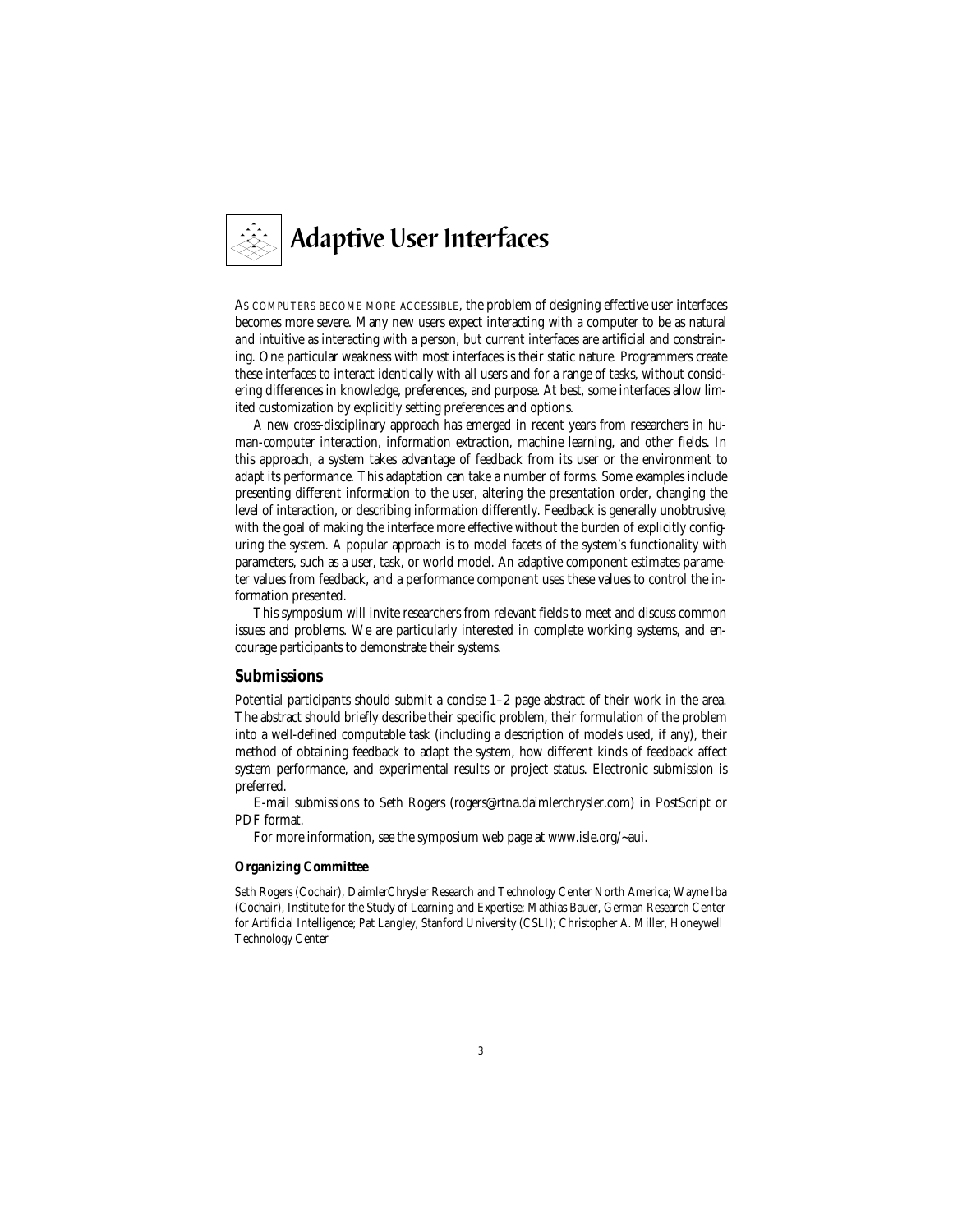

COMPUTER GAMES AND COMPUTER ENTERTAINMENT SOFTWARE are a part of the vast frontier of interactive media that can take advantage of current AI technology. Current and near-future advances will push back the boundaries of computing power available to entertainment-related AIs. Meanwhile, the consumers of this media themselves are demanding smarter games and toys.

This symposium includes both traditional games (which tend to be centered on competition, linear exploration, and combat) and new entertainment architectures, such as shared interactive environments and robotic toys. Questions for this symposium include:

- How can we strengthen the burgeoning relationship between academia and industry we started in last year's Artificial Intelligence and Computer Games symposium?
- What are examples of entertainment AI problems? What are the parameters of research on which academia and industry can collaborate?
- What are the next steps in AI-related entertainment? What kinds of new, nontraditional AI applications will there be? What sorts of new technologies are on the horizon?
- How can we make human-like characters seem more smart and aware, whether they be on-screen or robotic? What has succeeded in this regard for developers and academics? What is there left to do?
- Can we define basic tools that would allow the two groups to share code, algorithms, etc.? How can we develop programs at universities that cultivate the right sorts of talents? How can we transfer people along with technology?

#### **Submissions**

Potential participants should submit a short paper (3-5 pages) describing a work recently completed or in progress that they would like to discuss or a proposal (1-2 pages) of questions to help seed a discussion on these or related topics. For all submissions, participants should include a CV or resume highlighting their work in this area.

Send submissions to Wolff Dobson, wolff@cs.nwu.edu.

We require that all submissions come by e-mail. ASCII is preferred and Acrobat or HTML will be accepted. Web page: www.cs.nwu.edu/~wolff/AIIE-2000.html

#### **Organizing Committee**

Wolff Dobson (Chair), Northwestern University; Ken Forbus, Northwestern University; John Laird, University of Michigan; Ernest Adams, Electronic Arts; Ian Davis, Activision; Mike Van Lent, University of Michigan; Andrew Stern, PF Magic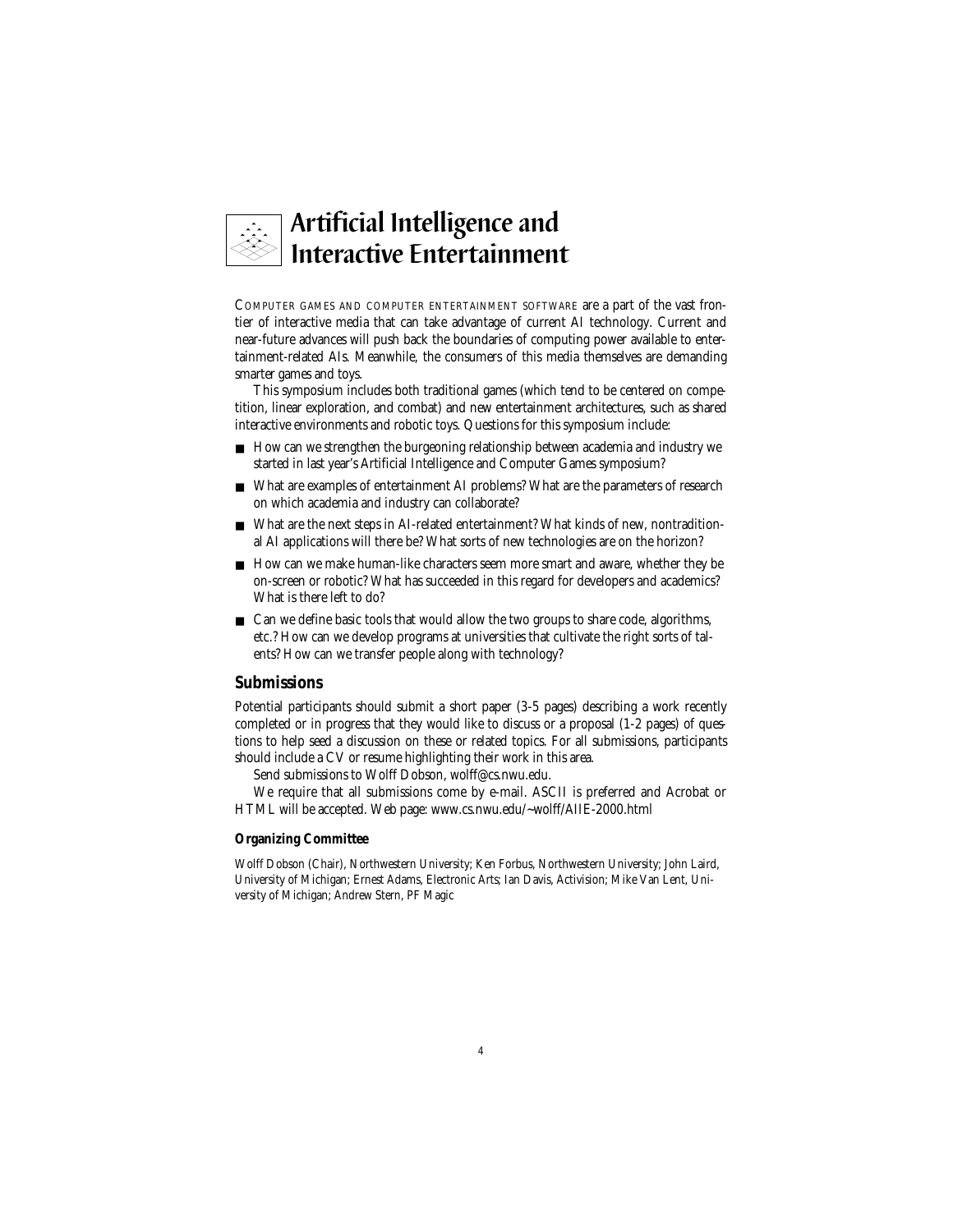

PROVIDING THE RIGHT PIECE OF KNOWLEDGE to the right person(s) at the right time is a primary goal of knowledge management (KM). There exists a huge amount of work in the areas of business process management (BPM) and artificial intelligence (AI) that holds a high potential for contributing to this goal but has not much been considered so far. Though innovative systems for business process support require the convergence and integration of tools and techniques from AI, BPM and KM, unifying views on this area are largely missing so far.

The topic of this symposium reflects this widespread need for intelligent behavior as well as user- and situation-specific adaptation in automated business processes. We are interested in new ways to enhance knowledge-intensive business processes and are looking for novel solutions that cross the boundaries of AI, KM, and BPM, thus integrating techniques and practices of all three areas.

#### **Submissions**

We invite contributions that advance the state-of-the-art in this triangle of AI, KM, and BPM such that these different communities may learn from each other. The AI side could provide knowledge-based approaches that may streamline business processes, such as knowledge representation and reasoning, ontologies, planning, reasoning under uncertainty, case-based reasoning, distributed AI, agent-based systems, adaptive systems or learning systems. The KM side might cover issues like information integration, support of cooperative work and context-dependent knowledge delivery, while BPM could contribute on techniques for modeling, analyzing and optimizing processes.

Persons interested in participating should submit either a technical paper (less than 5,000 words) or a position paper (less than 1,500 words) addressing new research issues. In addition, we solicit proposals for panel discussions and break-out groups that work towards visions for intelligent processes. The topics handled in these break-out groups might include, e.g. strategies for knowledge corporations, scenarios for evaluation, or new forms of cooperation between the three subfields. Additional, on-going information will be posted at www.aifb.uni-karlsruhe.de/~sst/sss00/

Submit electronically (strongly preferred!) to staab@aifb.uni-karlsruhe.de or send three hard copies of your submission to

Bringing Knowledge to Business Processes Steffen Staab Institute AIFB Karlsruhe University, D-76128, Karlsruhe, Germany Telephone: +49-721-6087363. Fax: +49-721-693717

#### **Organizing Committee**

Dan O'Leary (Cochair), USC, USA; Ann Macintosh, University of Edinburgh, UK; Leora Morgenstern, IBM T.J. Watson Research, USA; Mark Musen, Stanford University, USA; Ulrich Reimer, Swiss Life, Switzerland; Steffen Staab (Cochair), Karlsruhe University, Germany; Wil van der Aalst, Eindhoven University of Technology, The Netherlands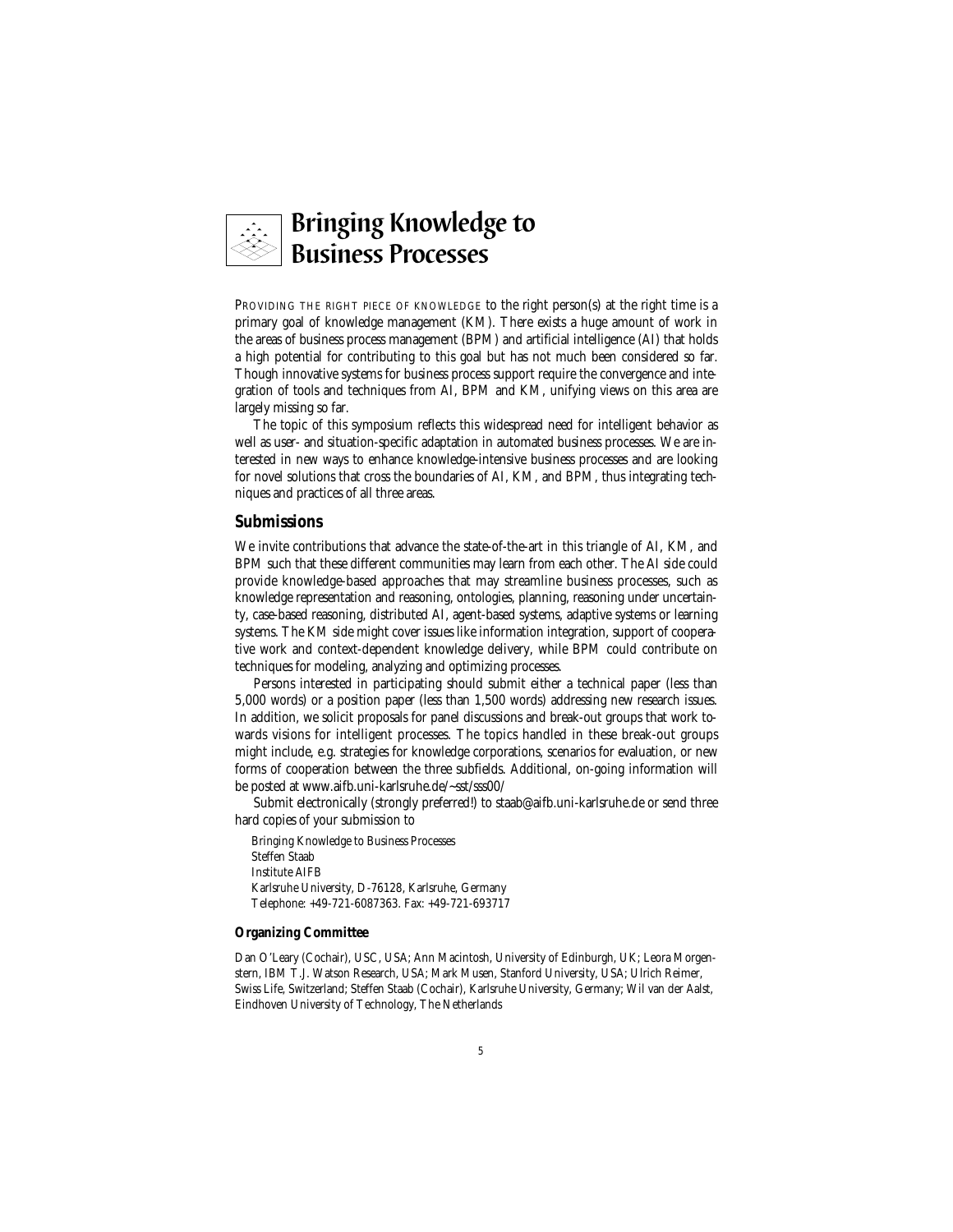

IF ROBOTS ARE HARDWARE AGENTS with varying combinations of reactivity, autonomy, mobility, and sensory processing, then are there robotic applications for which spoken dialogue can be of benefit? If so, what defines this class of applications and how can dialogue help? Can the following three aspects of spoken dialogue be evaluated independently for their benefits to command and control of robots:

(1) *The modality of speech:* Is it justified when (a) robots are too small, too numerous, too distant, too mobile, or too autonomous to control through any sort of direct manipulation interface, or (b) the user is impaired by darkened surroundings, human vision limitations, or loss of line-of-site to the mobile robotic device?

(2) *Natural language:* When do the things we want to say to robots warrant the expressive power (and cost) of human language, versus teaching humans the robot's command language?

(3) *Dialogue interaction:* When do the tasks we want to delegate to robots require negotiation of understanding; successive refinement of input commands; integration of sensory input—visual, tactile, and auditory—from human or robot; interruptability: let the human barge in during command execution or verbal reply to a query; system-initiated repair of temporary misconceptions; integration of communicative and physical context events and entities as the robot manipulates and alters the physical environment; or natural interaction that requires no human learning phase for walk-up use

Semi-autonomous robots make some decisions but are subject to dynamic input from a human to "micromanage" the robot in real time. How does conversing with a physically embedded agent differ from virtual agents? Does the physical instantiation make dialogue easier? How does one integrate gestural dialogue and deictic references into spoken speech?

Is the interpersonal model of dialogue the unachievable ideal or are there superior models for human-device dialogue? How could these models be evaluated and how would familiar models fare by this evaluation method: *Rosie* the Jetson housekeeper with regional/class dialect; *Maria* from Metropolis; *C3P0* (modeled after *Maria)*; Quasi-dialogue devices such as VCR's, DTMF (phone menus), and *R2D2?*

What future developments in component technologies will make them suitable for robotic dialogue? Beyond vocabulary size, word-recognition accuracy, etc., are there particular classes of speech, NL, or dialogue functionality that will be required by future robotic tools?

#### **Submissions**

Submit a one-page position statement to luperfoy@iet.com describing your interests in the above issues and/or robotic application areas that define constraints for dialogue technology.

#### **Organizing Committee**

Susann LuperFoy (Cochair)

Information Extraction and Transport, Inc (IET), 1911 N. Fort Myer Drive, Arlington, VA 22209. Telephone: 703-841-3500 ext. 610. Fax: 703-841-3501. E-mail: luperfoy@iet.com.

David Miller (Cochair), KISS Institute for Practical Robotics; Pete Bonasso, NASA; David Duff, IET, Inc; Lynette Hirschberg, MITRE; Ian Horswill, Northwestern University; Paul Martin, Sun Microsystems; Polly Pook, ISR; Bonnie Webber, University of Edinburgh; Barry Werger, USC.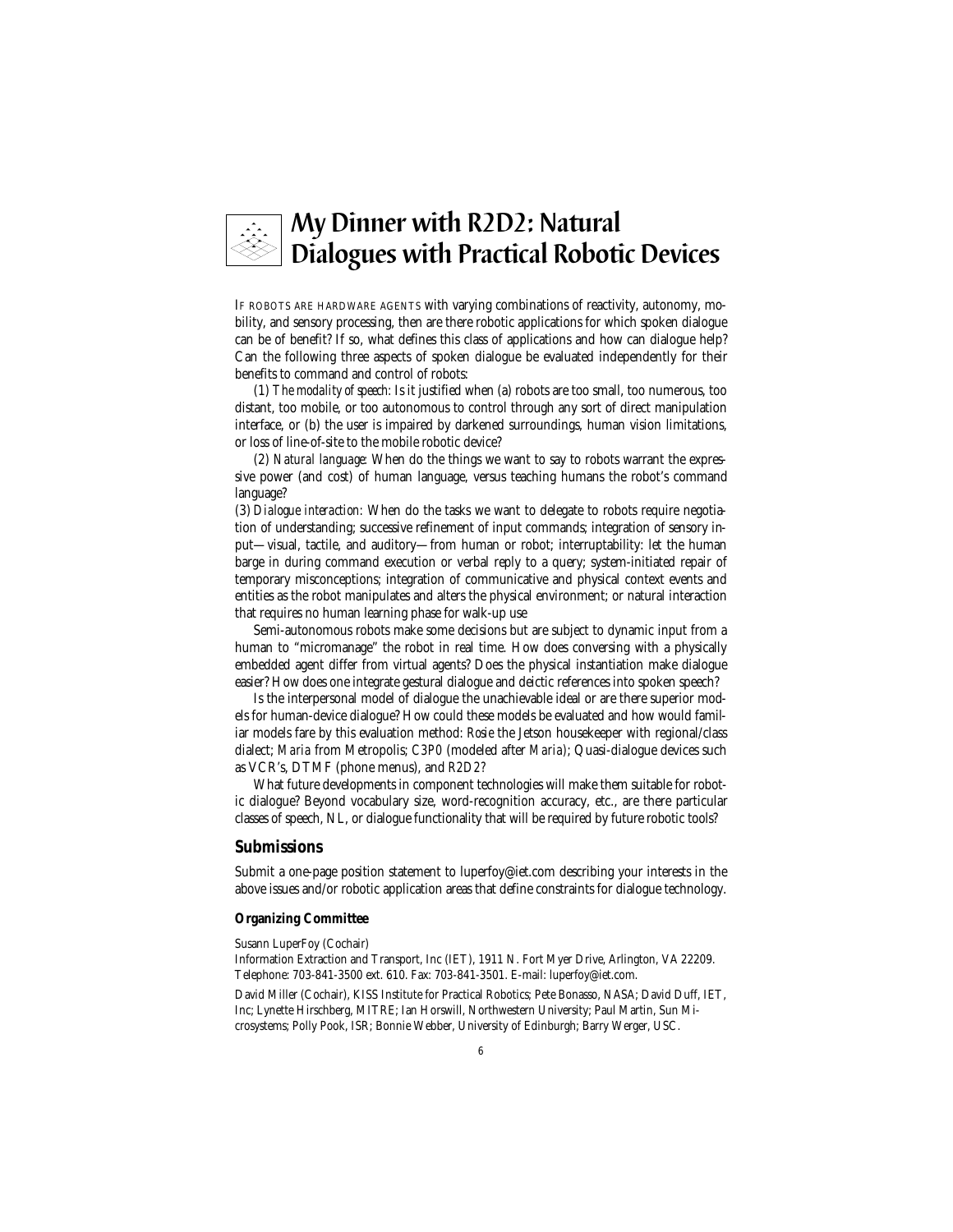

AUTONOMOUS SYSTEMS CONTROLLING MOBILE VEHICLES, spacecraft, refineries, and other major application domains face inflexible real-time deadlines. If they fail to meet those deadlines, catastrophic consequences can result: lost lives, environmental damage, millions or billions of dollars up in smoke or down the drain.

This symposium will explore the issues and approaches involved in applying AI and autonomous control techniques to hard real-time application domains. We expect participation from both the AI/autonomous systems community and the real-time systems community. Relevant topics include planning with time, reasoning about time; modeling real-time domains; time-bounded AI/search/planning techniques; time-bounded reactive systems; anytime algorithms, imprecise computations; performance guarantees, safety validation; scheduling; deliberation scheduling, design-to-time algorithms; discrete event and hybrid discrete/continuous control; formal system verification; model checking for real-time systems; and real-time operating systems support for AI.

The symposium will be deliberately scheduled to provide extensive discussion time and group interactions. The symposium will consist of a series of medium length paper presentations (20-30 minutes) with significant question-and-answer time following each paper, as well as two topic-oriented group discussion sessions and two or more poster/discussion sessions.

#### **Submissions**

Those interested in participating should send either a 1-3 page extended abstract or a 6-8 page paper describing their related work and areas of interest. Submissions may discuss work in any stage of development, from concepts and future directions to finished work. Particular attention should be paid to clarifying the real-time aspects of the research. Electronic submissions of PostScript, PDF, or PC Word in AAAI format are preferred, and should be sent to Denise Kelsay, the symposium administrator, at kelsay@htc. honeywell.com by the submission deadline. More information will be available at the symposium web site, www.cs.umd.edu/users/musliner/ss00.

#### **Organizing Committee**

David J. Musliner (Chair and Organizer)

Honeywell Technology Center, MN65-2600, 3660 Technology Drive, Minneapolis, MN 55418 musliner@htc.honeywell.com. Telephone 612-951-7599. Fax 612-951-7438

Denise Kelsay (Administrator)

Honeywell Technology Center, MN65-2200, 3660 Technology Drive, Minneapolis, MN 55418 kelsay@htc.honeywell.com. Telephone 612-951-7334. Fax 612-951-7438

Edmund H. Durfee, University of Michigan; Kang G. Shin, University of Michigan; Victor Lesser, University of Massachusetts; Shlomo Zilberstein, University of Massachusetts